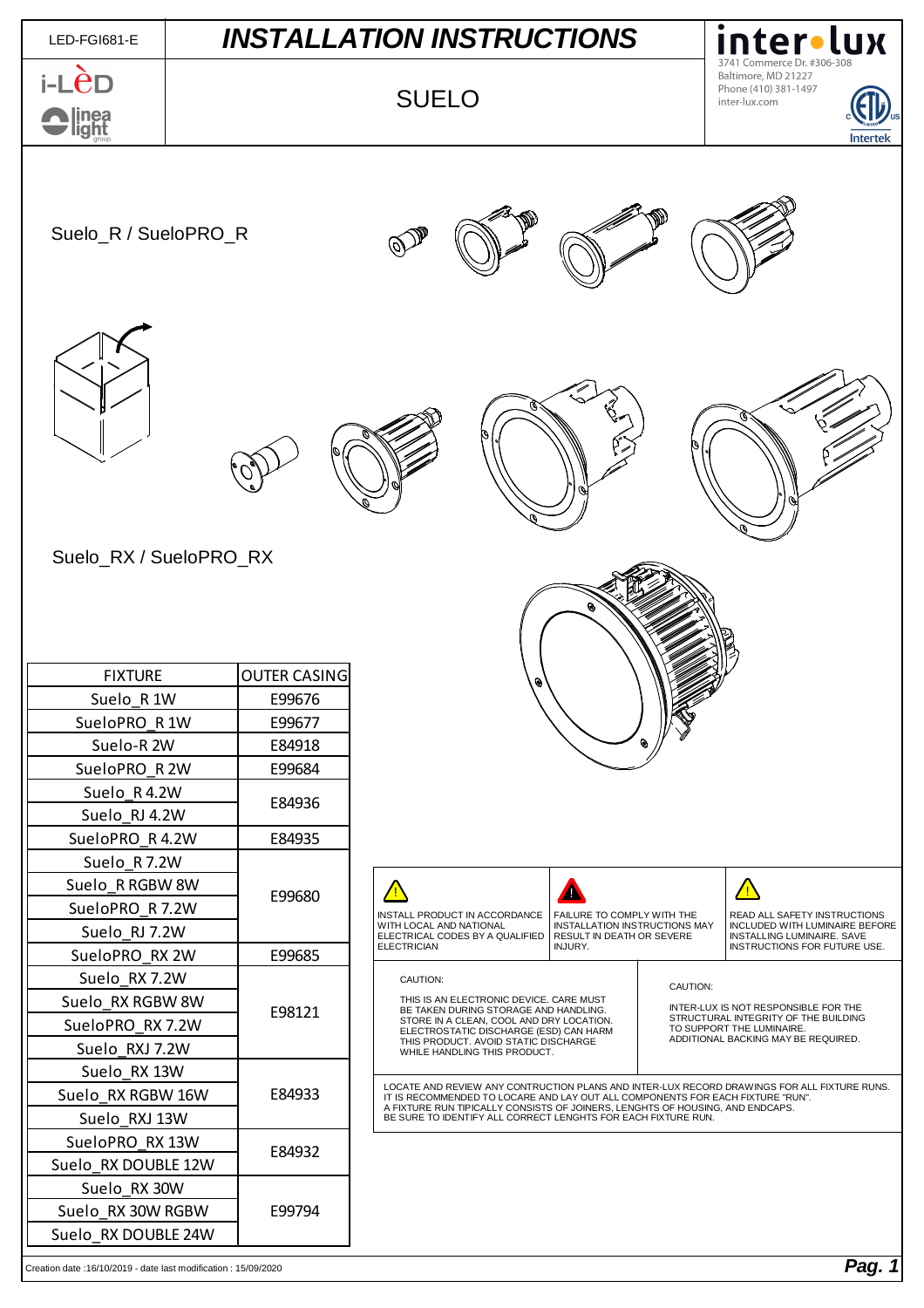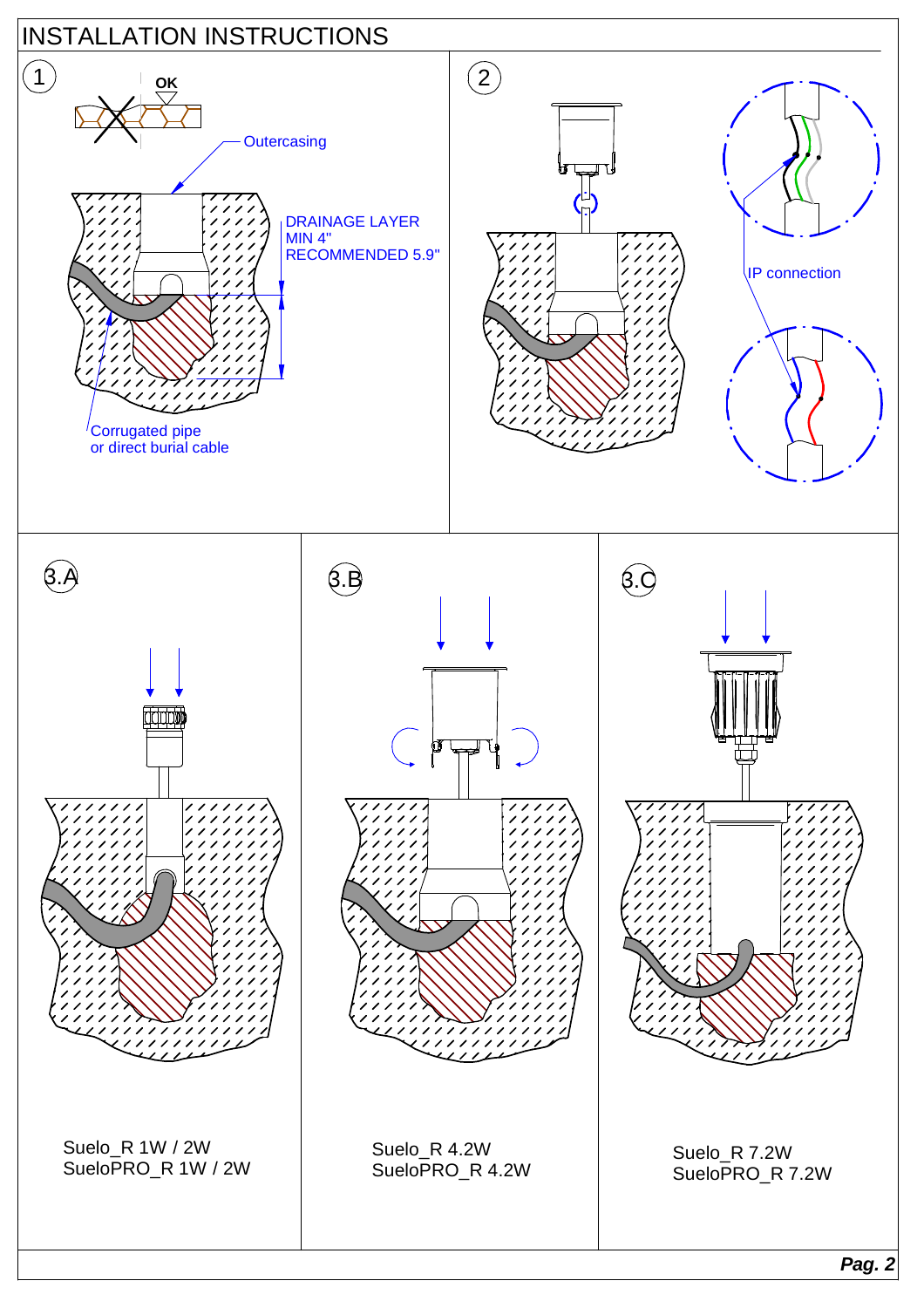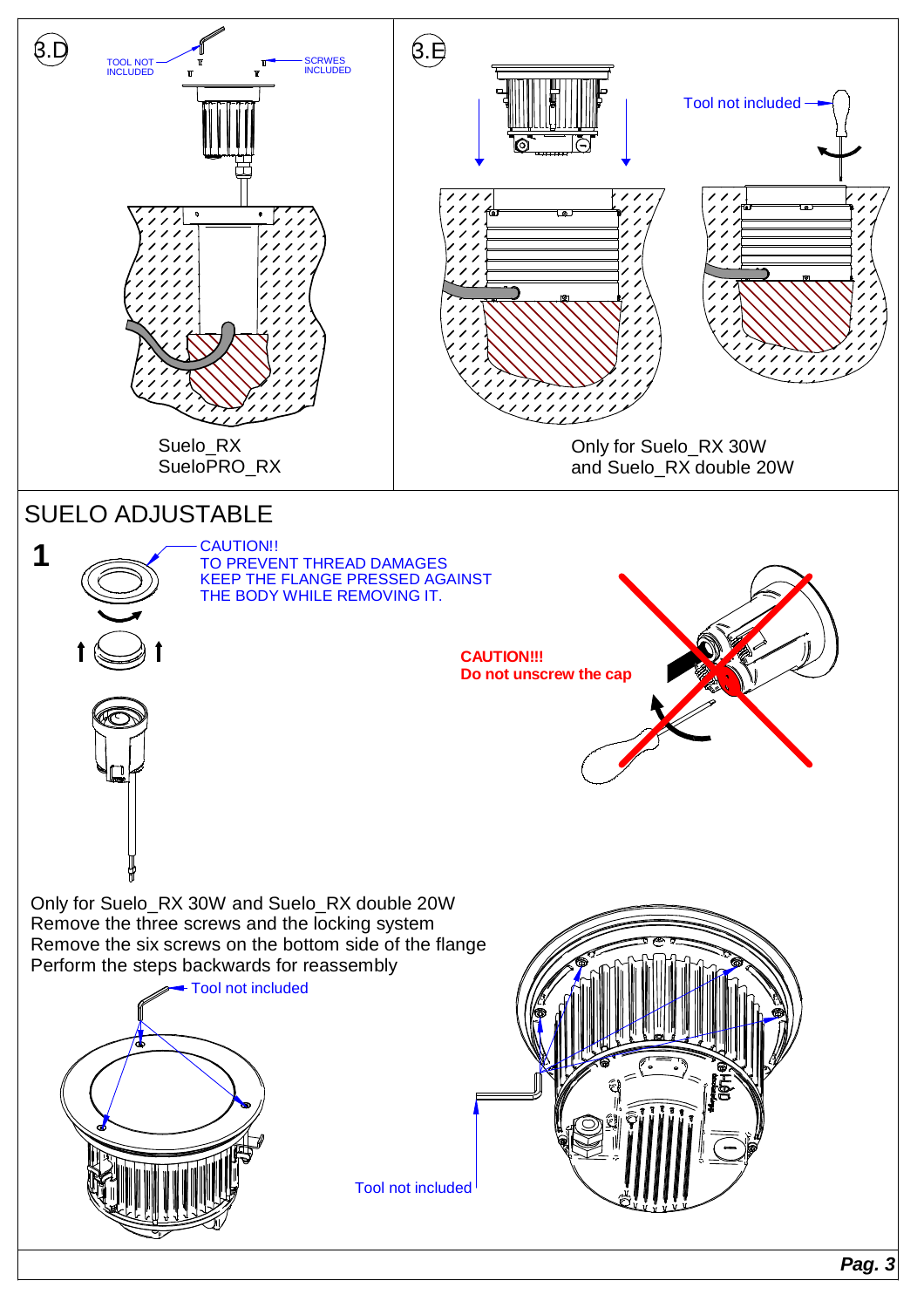## **2.A** SLIGHTLY LOOSEN THE GRUB SCREW



# **3.A**

ADJUST THE OPTICS IN THE DESIRED POSITION



## **4.A** TIGHTEN THE GRUB SCREW



# **2.B**





## **3.B**

360° ADJUST THE OPTICS IN THE DESIRED POSITION



## **4.B**

TIGHTEN THE GREEN HIGHLIGHTED RING. NO TOOLS NEEDED.



**Pag. 4**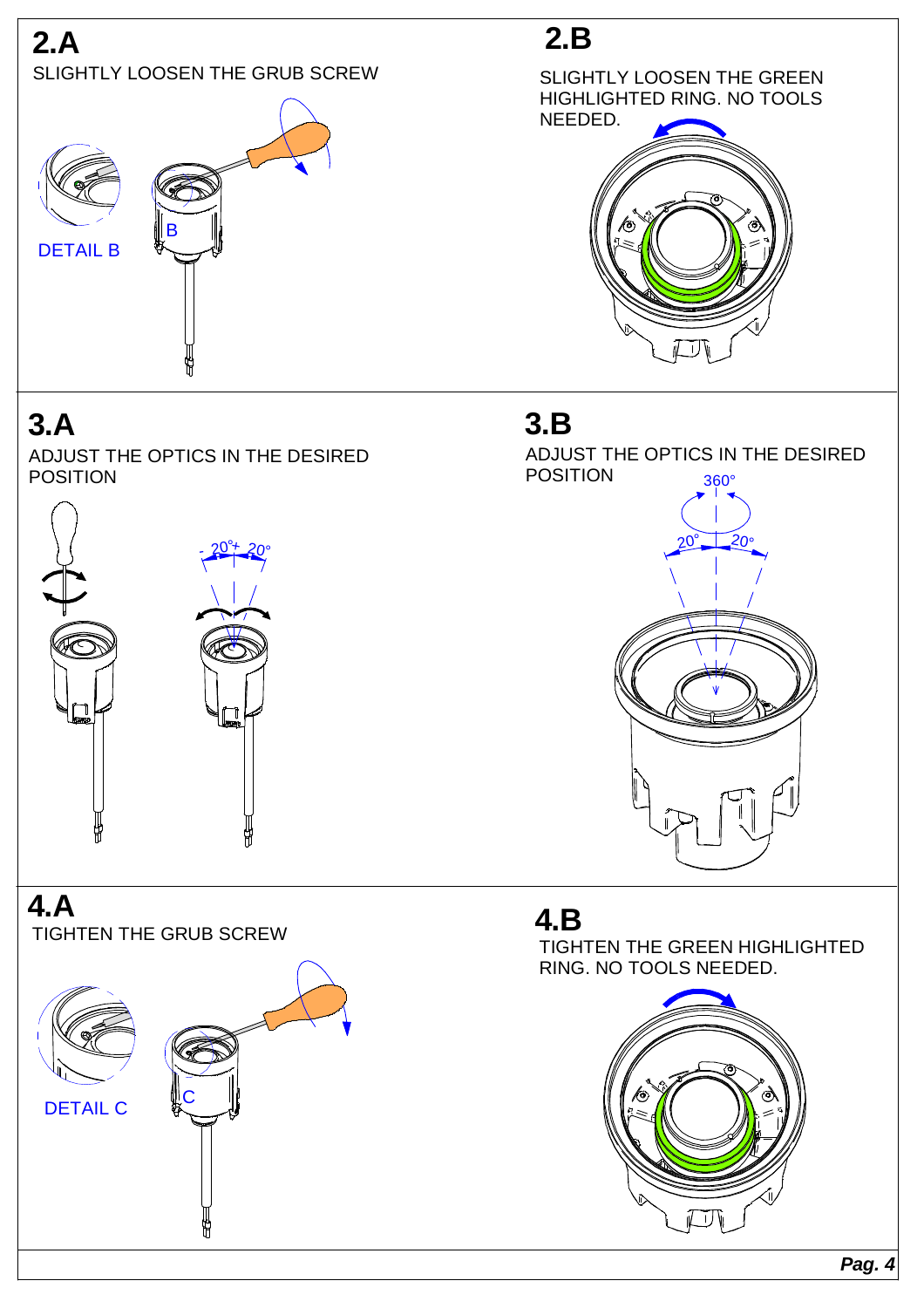